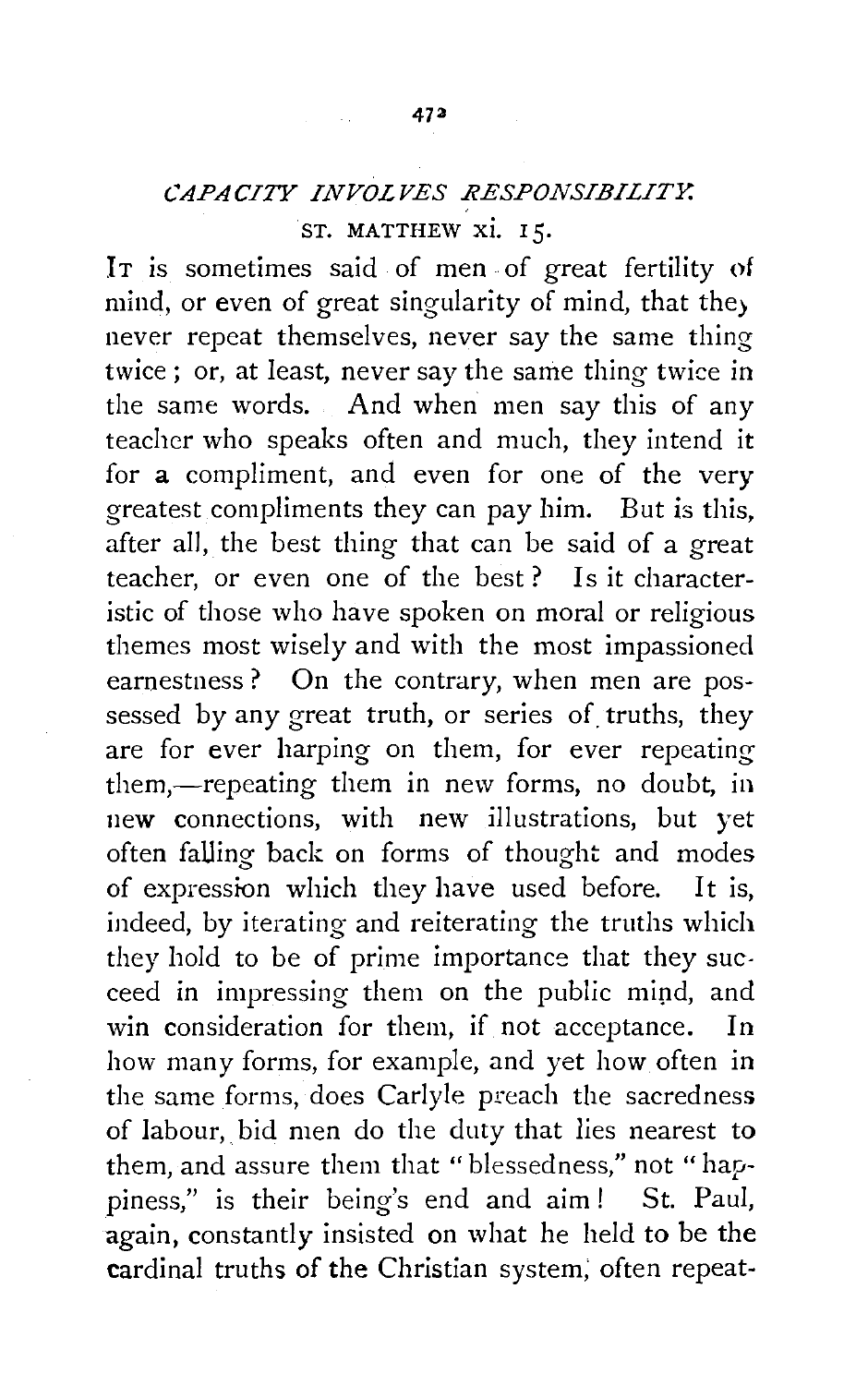ing both his theological arguments and his moral injunctions in similar, or identical, words. Now, assuredly, St. Paul did not repeat himself out· of mdolence, or because of the poverty of his intellect, or because he did not love to push out the lines of thought beyond the limits to which he had already carried them. No man, I suppose, ever had a more ardent and audacious, a more fertile and original, mind, or better loved to use it· to the full stretch of its powers. It may be conjectured with much probability, indeed, that he never shewed a more genuine and difficult courtesy than when he said to the Philippians, "To write the same things to you, to me indeed *is not grievous*, and for you it is safe." But for his kindly consideration for their weakness and need, I apprehend he would have found it very "grievous" to go on saying " the same things" to them time after time. It was only because he cared more to make them "safe" than to indulge his own bent, that he was willing to repeat the same things over and over again.

But, more, the very highest Example of all is on the side of repetition. Of the Lord Jesus Himself it would be impossible to say, what is often said as a compliment of inferior teachers, that He never said the same thing again in the same words. That He repeated Himself, in the sense of iterating and reiterating certain great truths in ever new and varied forms, every one will admit. Such truths as that we ought to trust in the Providence of God and not to fret ourselves about to-morrow, or that " the love of God is more than all our sins," or that faith is the only avenue by which we can reach and appropriate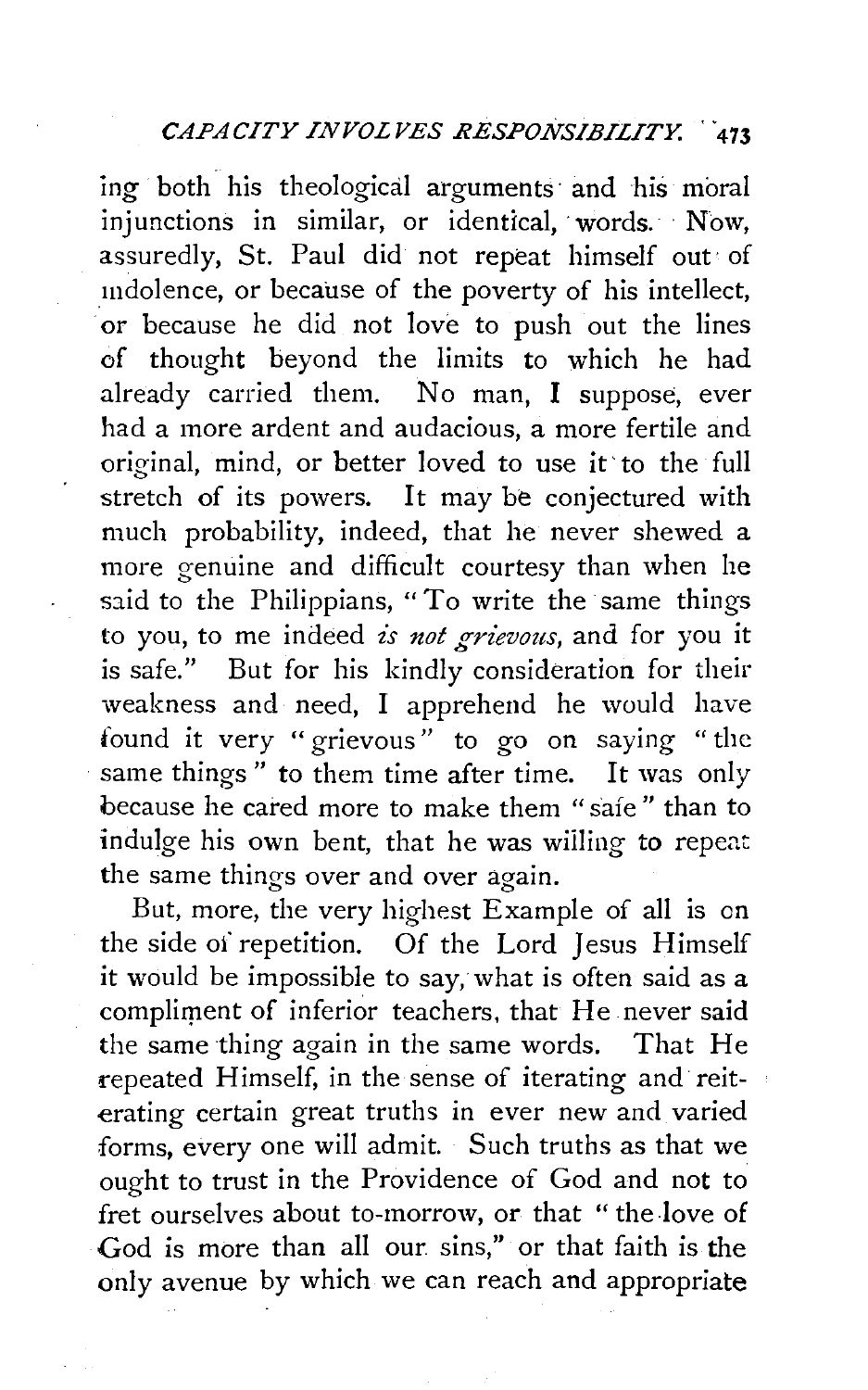spiritual realities, were of the very staple of his ministry, and recur again and again-in prayer, in parable, in conversation, in set discourse. But, beyond this, He not infrequently fell back on the very words He had used before. Certain phrases grew to be habitual with Him. He repeated them again and again. And these phrases are more numerous than is commonly imagined. It is no part of my present purpose to trace many of them through the several occasions on which they were used. Some of them will be familiar to every student of the Word, as, for instance, these and such as these :- " There are first that shall be last, and last that shall be first;" and, again, " He that will be greatest among you, let him serve." For the present let us be content with tracing out the history and meaning of a less familiar and, apparently, a far less important and significant repetition.

" *He that lzath ears to hear, let him hear,"* is said to have been a formula in common use among the Jews; and, certainly, it sounds like one of the dark Rabbinical sayings,—seeming to mean little, yet intended to convey much. But whether He took it from the Rabbis, or whether He gave it to them, unquestionably our Lord repeated it many times. It was first used by Him when He assured his disciples that the old prophecy of the coming of Elijah to prepare the way of the Lord had been fulfilled in the advent and ministry of John the Baptist.<sup>1</sup> He used it again as He closed his first great parable, that of the Sower who went forth to sow.<sup>2</sup> He used it once more when He had been

<sup>1</sup> St. Matthew xi. 10-15.

 $2$  St. Matthew xiii.  $9:$  St. Mark iv.  $9:$  St. Luke viii. 8.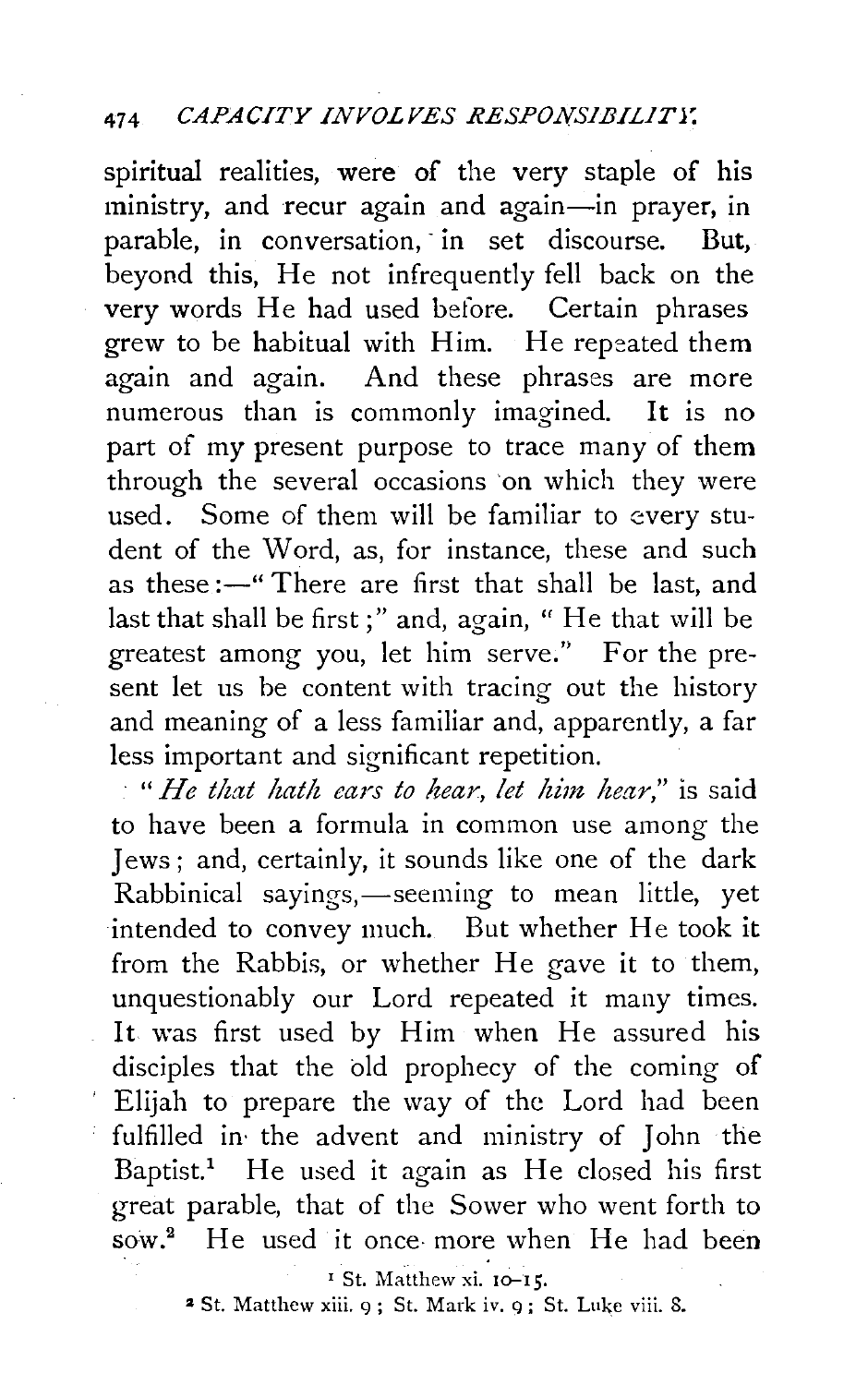speaking of the salt wherewith every one must be salted, and asked, " But if the salt has lost its savour, wherewith shall it be seasoned  $?''<sup>1</sup>$  Even . these three instances would suffice to shew that in these words we have a phrase which commended itself to our Lord, which He used again and again, repeating it probably on many occasions of which we have no record. But what is very curious, and shews how habitually this phrase was on his lips, is . the singular fact that He uses it when He speaks from heaven as well as when He stood on the earth. After his ascension into heaven He sent seven Epistles, by his servant John, to the seven Churches of Asia, in which He at once commended and reproved them; and each of these seven Epistles closes with words which are virtually a repetition of the phrase we have already found in the Gospels.<sup>2</sup> No less than seven times we read, " *He that hath an ear to hear, let him hear* what the Spirit saith unto the churches." *Ten* times in all, then, this phrase occurs in the brief limits of the New Testament ; and always as from the lips of Christ.

Now, obviously, it is much to be desired that we should have a clear conception of the significance of a phrase so often repeated in a Book in which space is so valuable. Obviously, too, it is reasonable to expect that a phrase so often repeated, and repeated by the Great Teacher, will have a special worth. Nor is it unreasonable, I think, to assume that it will have a special worth *in itself*, and not simply as calling studious attention to other sayings of great value and importance. No doubt it subserves *that*   $\frac{1}{1}$  St. Luke xiv. 35. 22 Revelation ii. 7, 11, 17, 29; and iii. 6, 13, 22.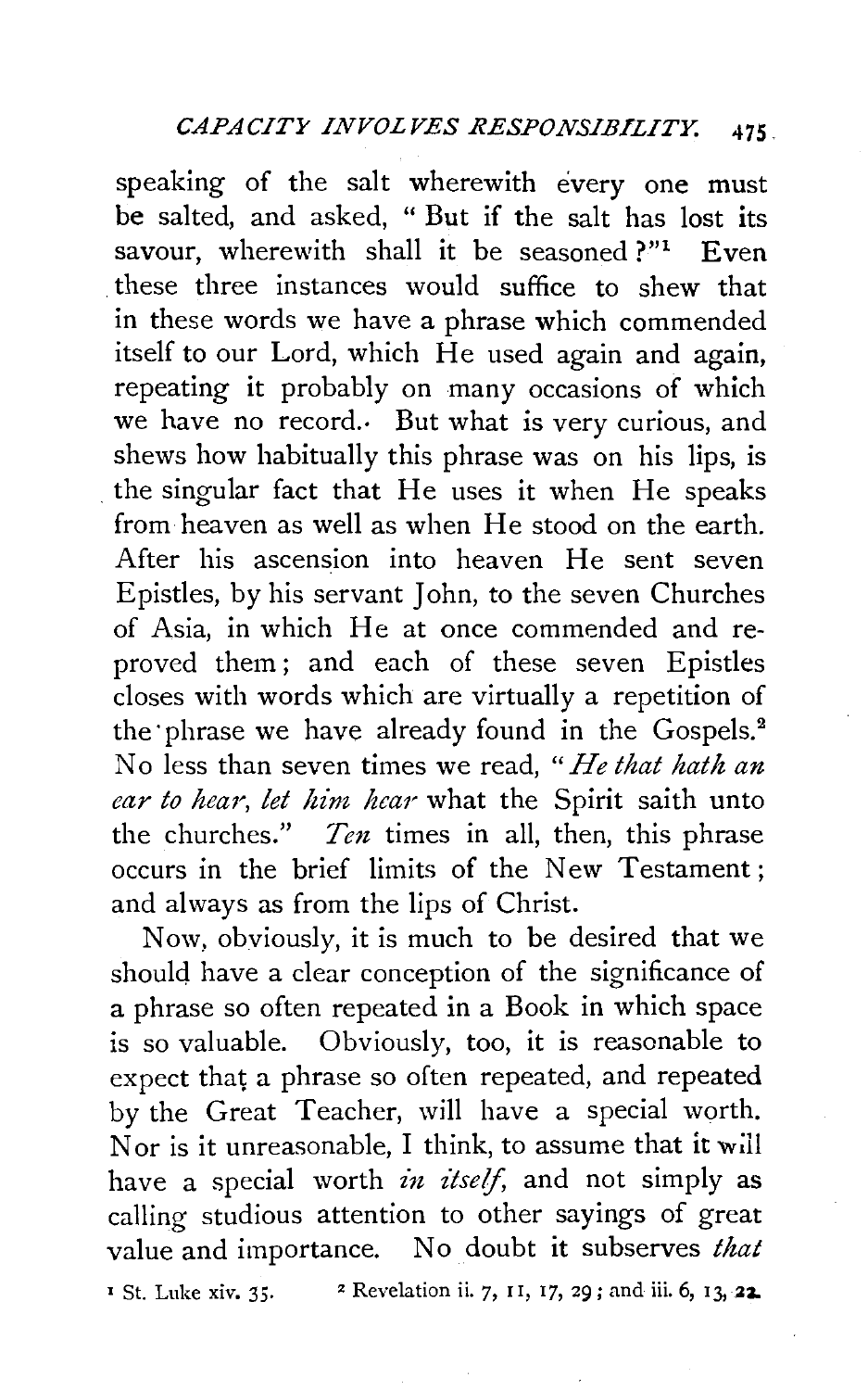function; it does' call special attention to the sayings which precede it, and imply that these sayings have an exceptional value. It *was* a great fact, a fact, too; which many doubted· or disputed, that the ancient prophecy of the coming of Elijah had been fulfilled in the ministry of John the Baptist; for, as Elijah was to come in order to prepare the way of the Lord, this fact implied that the Lord Himself was now among men: and, therefore, when He said, " If ye will receive it, this is Elijah who was to come," Christ might well call attention to these · pregnant and momentous words by adding, . *"He that hath ears to hear, let him hear.*" So, again, the parable of the Sower, plain as its meaning may be to us, was felt· to be very difficult by the disciples ; they were conscious of a spiritual meaning in it which their undisciplined endeavours failed to grasp, and had to ask their Master to " declare" it to them: and, therefore, because He knew the parable was hard for them to understand, while yet it much imported them to understand it, He might well call their special attention to it by his closing words, *"He that lzath ears to' hear, let him, hear."* So, once more, when He likened his doctrine to salt, and hinted that if we hold the truth in unrighteousness, we: may corrupt the very salt of life, He uttered a parable the full meaning of which probably no man has grasped even yet, and might well call our attention to words so " dark with excess of light" by adding, *"He that hath ears to hear, let him hear."*  So, finally, the Epistles to the seven Churches ot Asia· contained matter of the gravest importance at least to those Churches, and involve truths which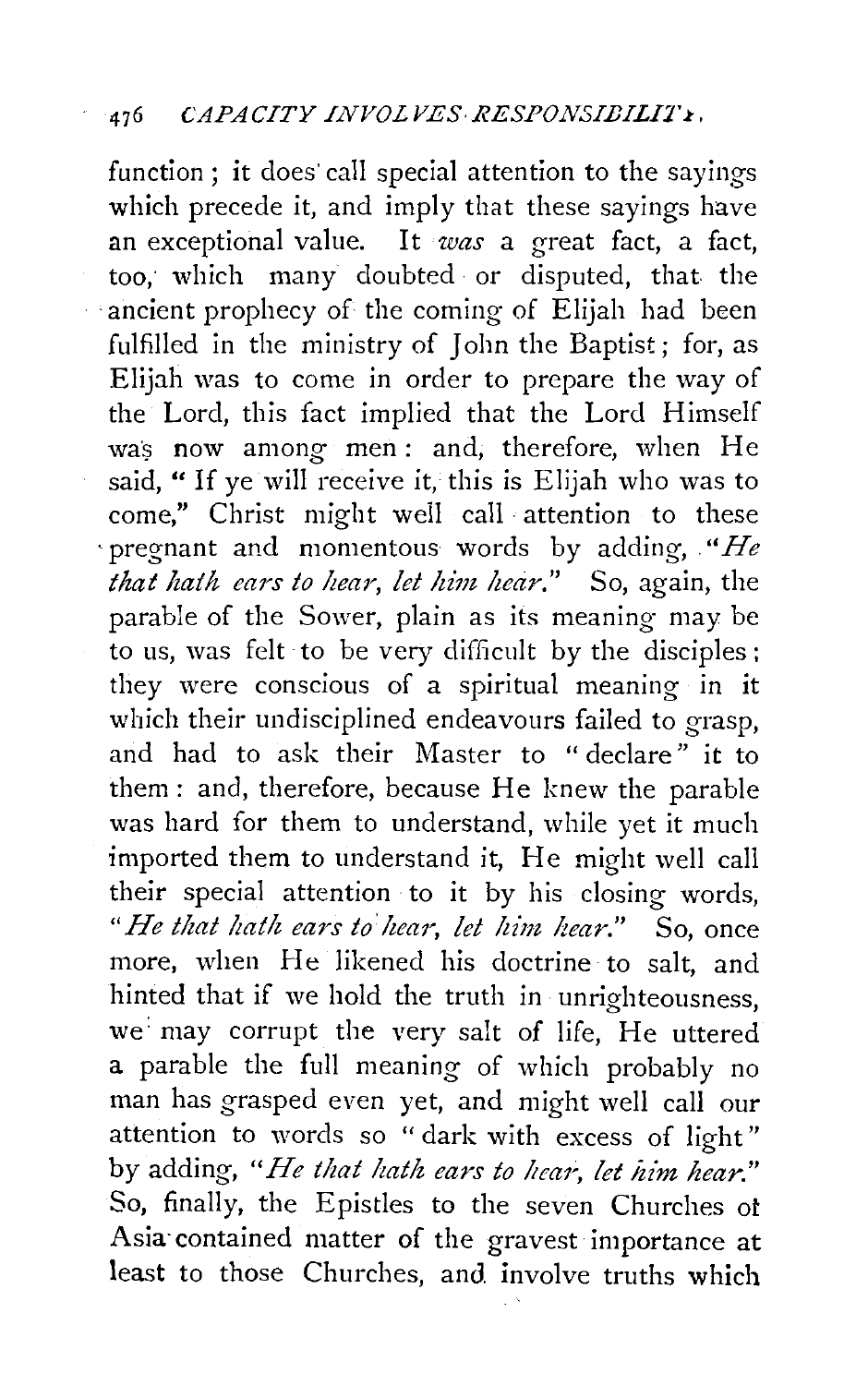we all find it difficult to discover and appropriate: and, therefore, our Lord might well call *their* special attention to them, and *ours,* by appending to them the words, *"He that hath an ear; let him hear* what the Spirit saith unto the churches."

We *may* regard this phrase, then, as a mark of emphasis, as summoning studious attention to words of special moment or difficulty. In some old English books passages of singular importance or beauty are indicated by the figure of a hand stamped on the margin of the page on which they are printed; and we may perhaps take ·this phrase as intended to fulfil a similar function in the pages of the New Testament. It is like a hand in the margin, pointing to passages which we must on no account pass by. But even in a mere mark of emphasis, if at least it be used by Christ, we should look for. some intrinsic beauty and worth. And though we admit the profound significance, or even the exceptional worth, of the passages · to· which this phrase calls our thoughts, we can hardly be content with the conclusion that it has no other function or worth than that of calling our attention to them. A phrase so often repeated by the Great Teacher, so habitual to his lips, must, one should think, have a value, and a special value, of its own. What is its value, then ? What does it mean, or imply ? What general, important, and helpful truth does it convey,-what such truth as we naturally expect to find in words habitual to our Saviour's lips ?

The truth I find in it is this,-*that capacity ixvolves responsibility, spiritual* capacity *spiritual* responsibility. What a man can do, that he ought to do.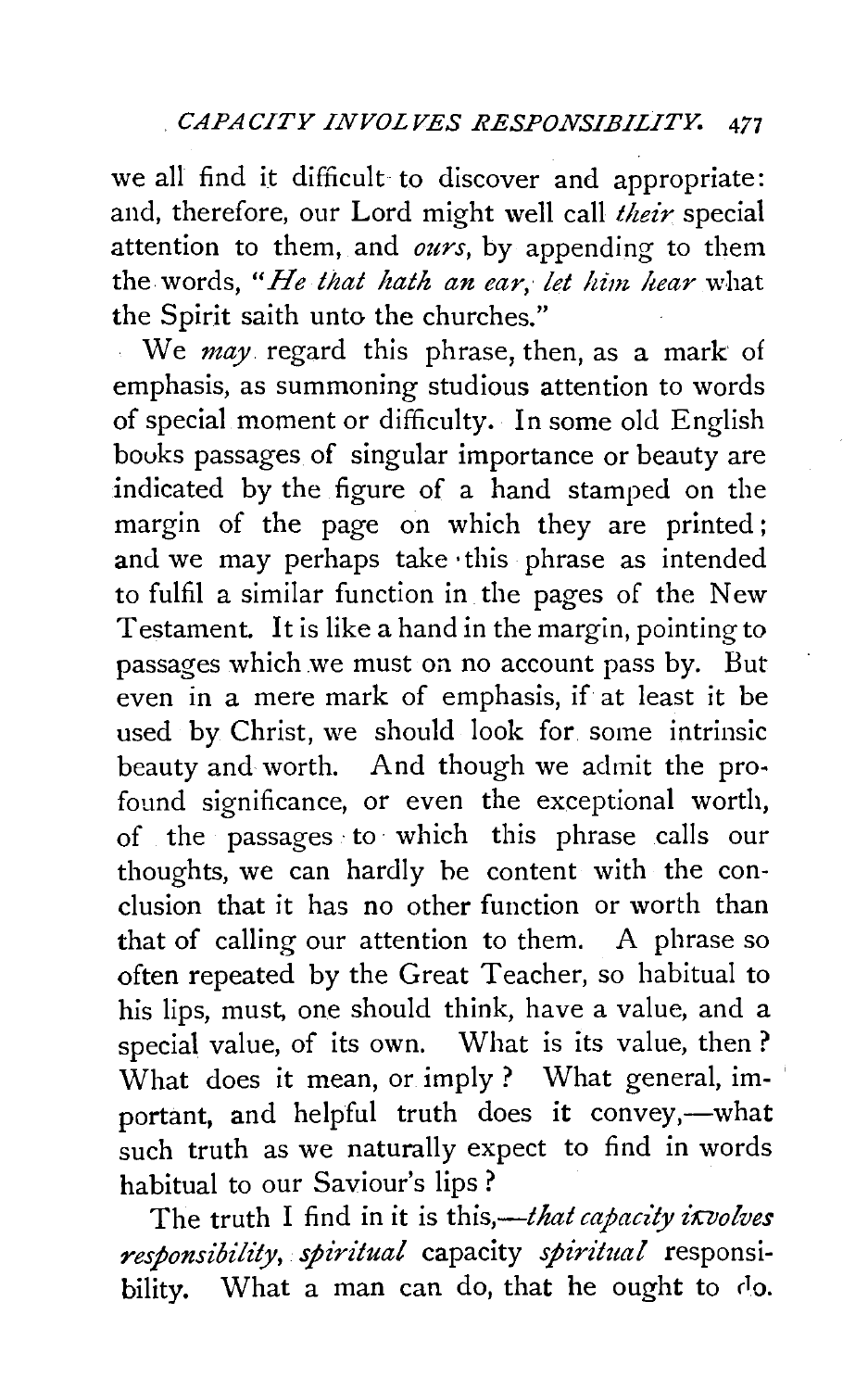If he *can* hear, *let* him hear : yes, and if he can see, let him see ; if he can serve, let him serve ; if he can pray, let him pray ; or, as St. Paul expresses the same truth, "Having these gifts  $(\chi a \rho / \sigma \mu a \tau a)$ differing according to the grace  $(\tau \dot{\eta} \nu \chi_{\alpha} \dot{\rho} \omega)$  that is. bestowed upon us, if it be prophecy, let us prophecy according to the proportion of the faith, or if serving, let us be diligent in our serving; or he that teacheth, in his teaching ; or he that exhorteth, in his exhortation ; he that giveth, let him give with simplicity; he that ruleth, let him rule with earnestness ; he that sheweth mercy, with cheerfulness." $1$  By his habitual use of this phrase our Lord exhorts men to a diligent and faithful employment of their spiritual faculties, powers, opportunities, gifts ;- so, at least, I interpret his use of it.

And if this be its true meaning, is it not a worthy meaning,—a meaning congruous and appropriate to the lips that uttered it? What was our Lord's very mission on earth? for *what* was He sent but to awaken men to a sense of their spiritual subjection, and to call them to a resolute use of their powers and his gifts, that they might thus rise into spiritual life and vigour and freedom? If, then, we have hit on the true meaning of this phrase, we must confess that it is a worthy meaning ; we shall no longer wonder that it so often fell from his gracious lips who came to lift men to the full use and the full enjoyment of their spiritual capacities and powers.

But *is* this its true meaning? Let us examine the phrase and see.

When we first look at it, it seems a mere truism,

 $\overline{P}$  Romans xii. 6-8.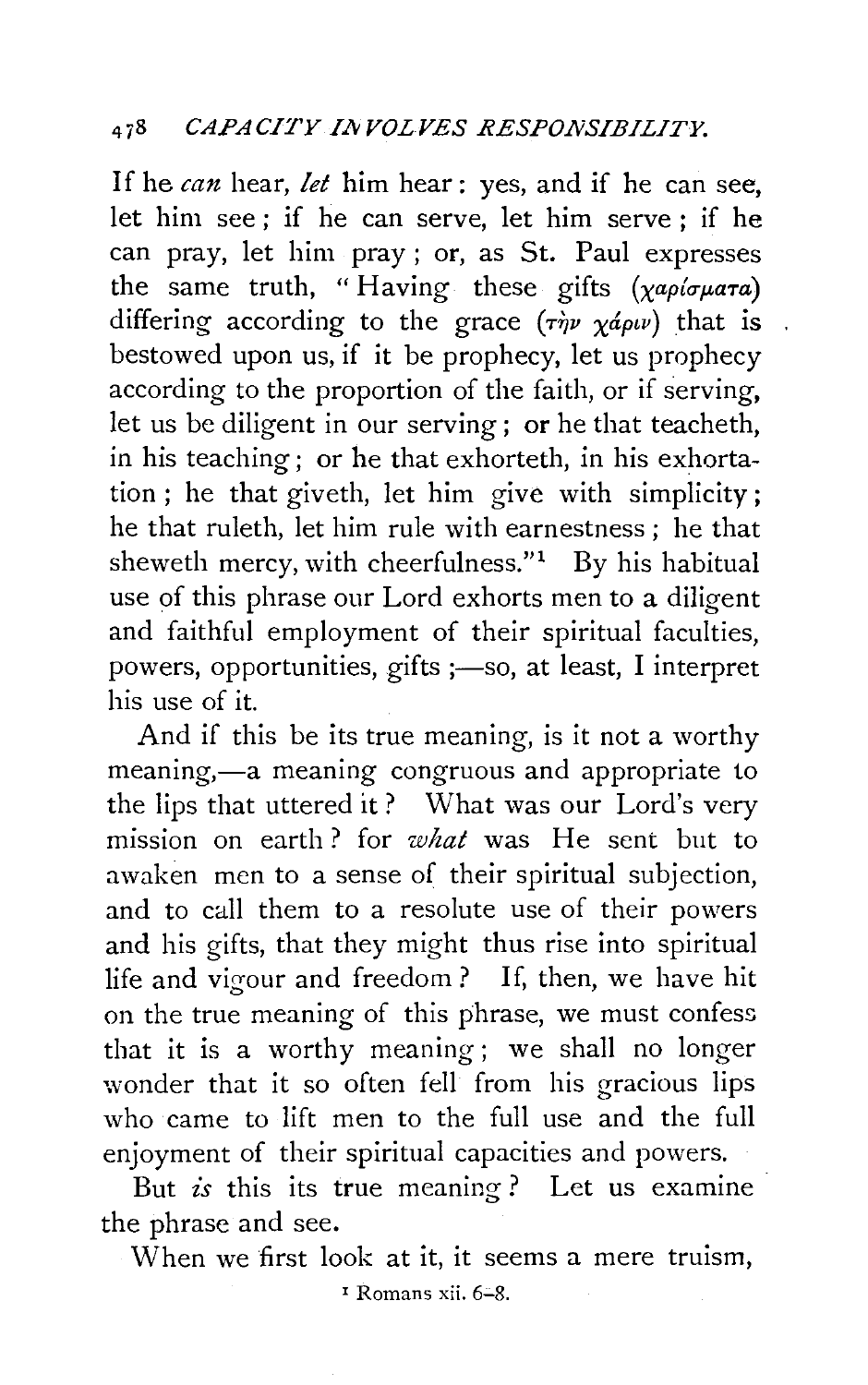so simple and trite does it appear. " If a man can hear, let him hear!" we say: "Why, of course men can hear, nay, must hear, whatever is spoken audibly to them." But no sooner do we begin to think, than we see that *that* is not true, that it is not true even on the lowest plane of experience. On the contrary, it is quite true that men *can* hear much that they do not hear. An average ear, we are told, is able to recognize about a thousand musical tones. Speaking roughly, the human ear is so constructed that all tones, from that which is caused by fifty vibrations in a second to that which is caused by five thousand vibrations in a second, can be distinctly received and discriminated. It is a wide range ; but both above it and below it there are sounds inaudible to us, though very probably many of them are audible to some of " the inferior creatures." We stand, in short, amidst a vast complexity of sounds, many of which we are incapable of receiving, many more of which only the trained ear can receive (it is computed, for instance, that in the compass of a single octave a trained violinist can distinguish four times as many distinct tones as his untrained neighbours): and even of those sounds which we can all hear, we miss many for want of attention, while we miss the full significance of many more for want of knowledge. How much we lose, for example, in walking through a wood, if we are ignorant of the notes of the various birds we hear around us ; how much the scene gains in interest and charm when we have learned to recognize them and can call up a picture of the birds in their several haunts. Nay, how many more distinct tones we hear in the sweet general babble of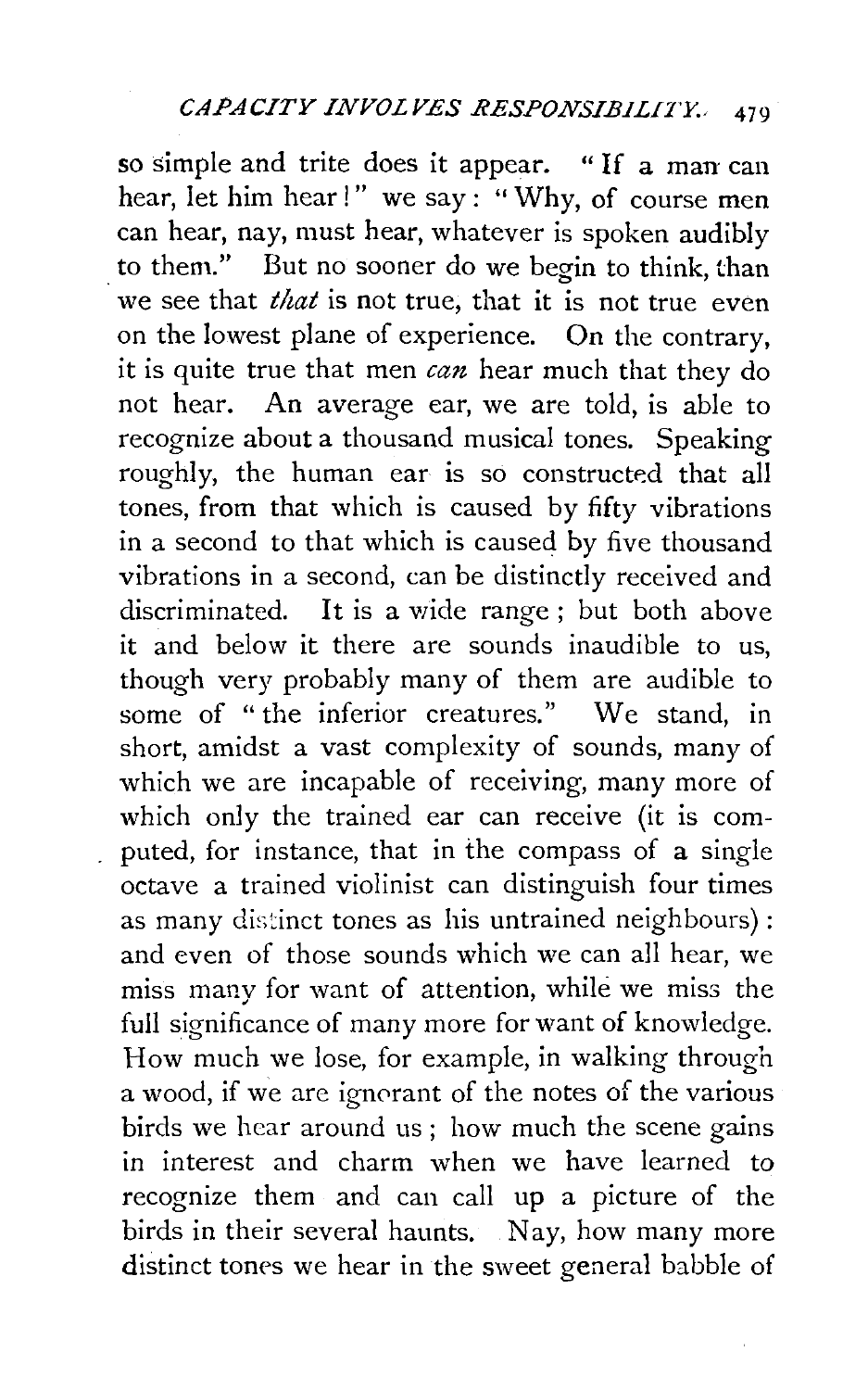the woods if we are able to recognize the several notes of which it is composed. · If it be true that "the eye sees only what it brings the power of seeing," it is equally true that the ear hears only what it brings the power of hearing. The capacity of hearing is a· common gift ; but this common gift becomes special and valuable to us in proportion·as we exercise and cultivate it. We all have ears ; but we have not all of us ears to hear this or that with : and, even if we have, we do not always use them.

Let us take still another illustration-rising a little in the scale. If we listen to the music of any great master, such as Mendelssohn, or Weber, or Beethoven, we may not all of us be really charmed or impressed by it ; the music may be too severe in form, too classical, for our untrained taste, although, in deference to the fashion of the time, we may be tempted to say, and even to think, that we like it. If we do honestly like it, if we are charmed by the veins of melody we find in it, and impressed by a dim sense of a poetic meaning and grandeur in it, yet how different are the sensations of an accomplished and scientific musician as *he* listens ·to it and sees the master's plan unfold before him, as he traces out the sequence of thought and emotion in it, and responds to a thousand touches of beauty which, in our ignorance, we wholly pass by.

Consider still another illustration. If we listen to a sermon from a preacher who has a profound acquaintance with Holy Writ, who is also familiar with the best literature of his age, and whose heart  $r$ lows with a fervent love for God and man, we all hear the same words, and may all gather the general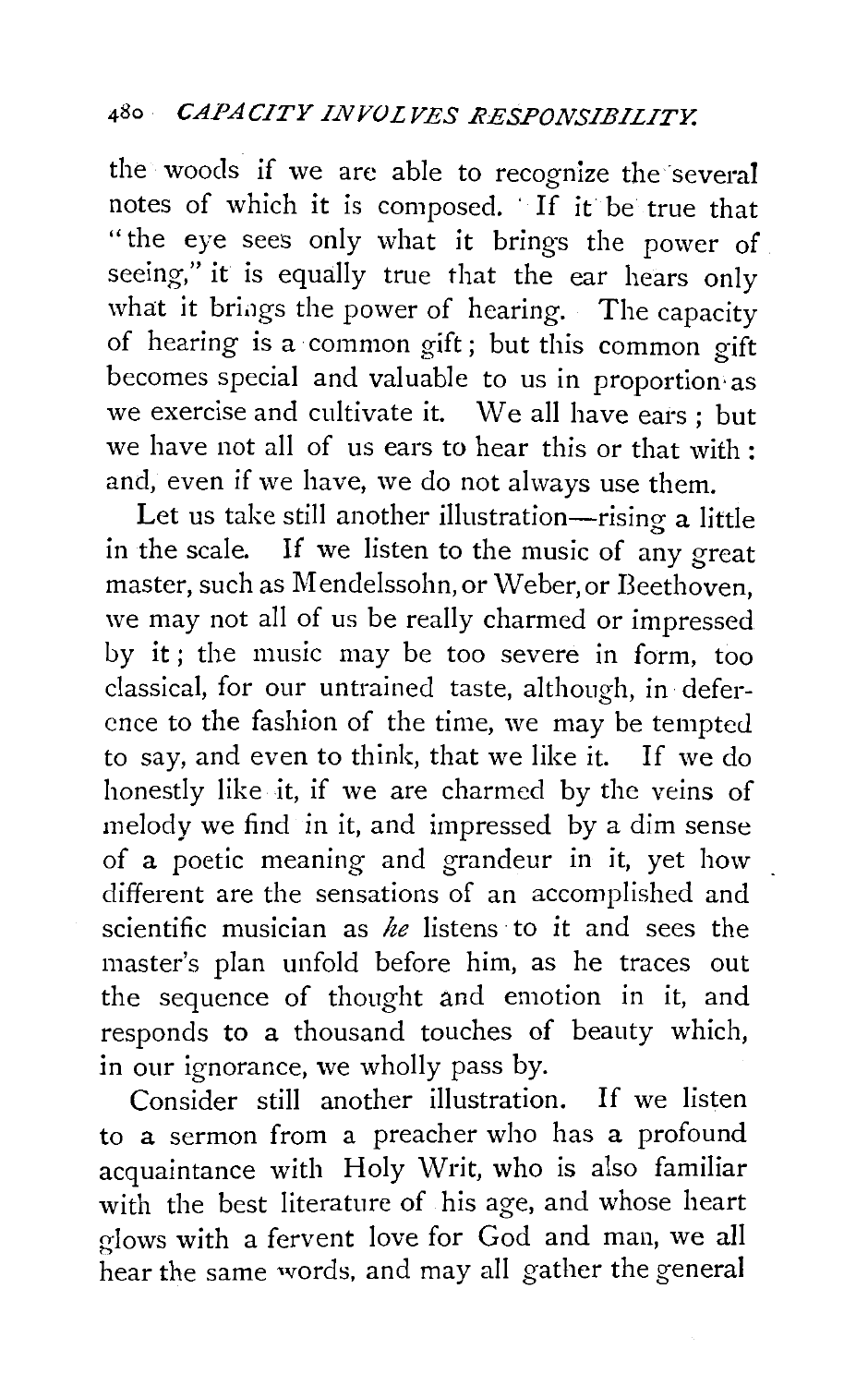drift of what he says. Yet unless we are of an equal brain with him, and of an equal culture and an equal devotion, how much-yes, and how much of what is best in it—we lose of his discourse! Some of us, because we have not his large and intimate knowledge of the Bible, fail to see how many of his sentences are based upon passages of Scripture or throw light upon them. Others of us, because we lack his culture, fail to catch half his allusions to the great writers on whom he has unconsciously formed himself; the very words he uses have not half the pleasant or instructive associations for us with which they are fraught for him. And still others of us, because we are not of a devout heart, or chance to be in an indocile and indevout mood, miss a thousand delicate indications of the spiritual purpose and intensity by which he is swayed.

In many different ways, then, we are like the idol of whom the prophet averred, "Ears have they, but they hear not." Through our ignorance. or our preoccupation, or our lack of attention, or our imperfect sympathies, we are insensible to the meaning and charm of many of the sounds which fall upon our ears ; we fail to hear, or to understand, many of the voices that address us : we lose much pleasure-and that of the purest, and much instruction-and that of the highest sort, which would inevitably come to us had our capacity of hearing been trained and developed. Above all, and worst of all, since here loss is most impoverishing, we miss the *spiritual* message and burden with which, for the spiritual ear, all things are fraught. Remember what lovely and pathetic parables our Lord was for ever *hearing,* as well as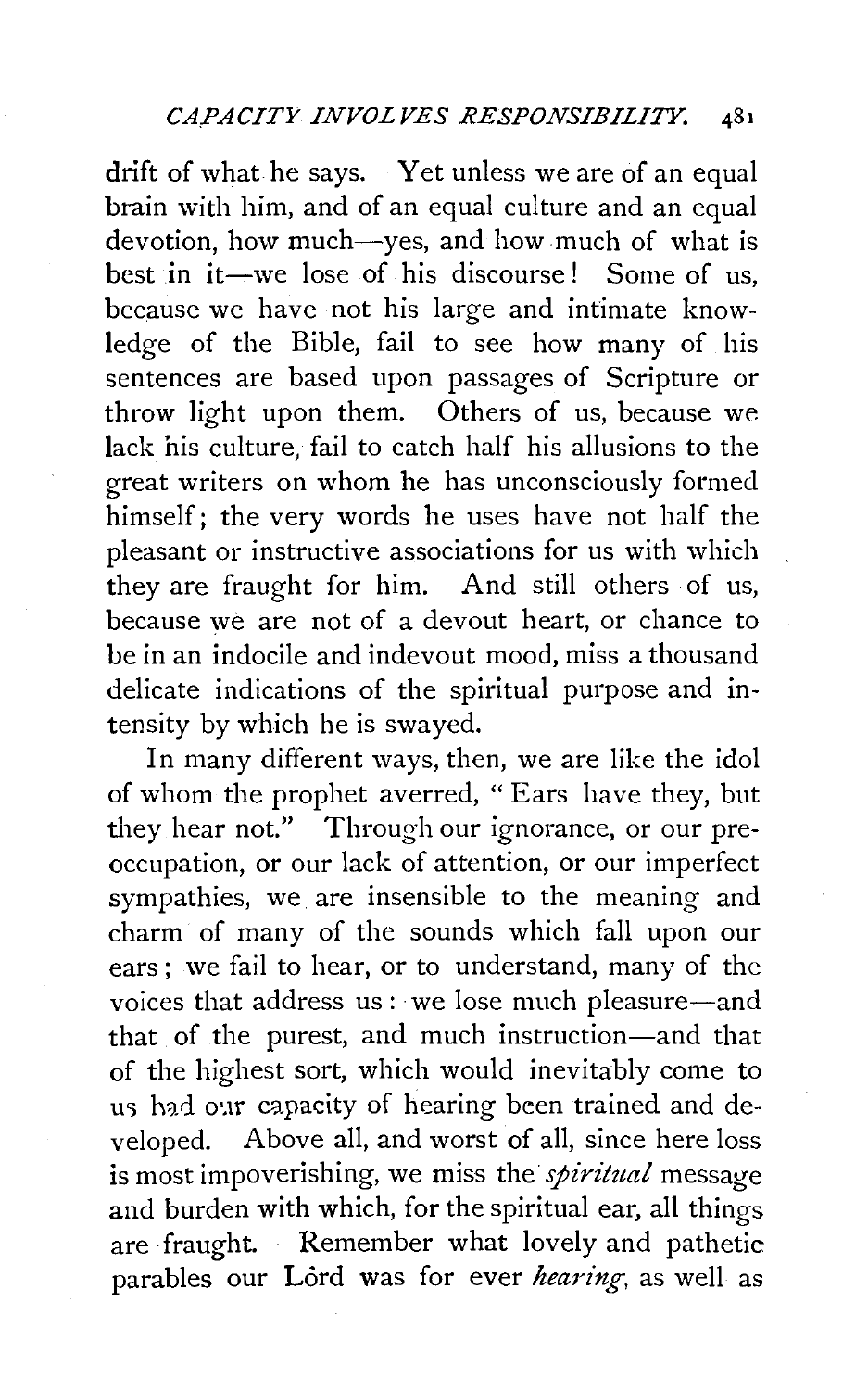## 182 *CAPACITY INVOLVES RESPONSIBILITY.*

speaking, when He dwelt among us. For Him the whole realm of Nature was instinct with spiritual significance, and all the relations, occupations, and events of human life. For Him they had voices, and voices that disclosed their inmost secret. The birds of the air spoke to Him, and the lilies of the fields, and the sower going forth to sow, and the housewife sweeping her floor or making her bread, and the very children as they played and wrangled in the marketplace. What a world *that* was through which *He*  moved ; with what sweet and delicate voices it greeted Him ; what tender and lovely stories they were always telling Him; what spiritual messages and consolations and encouragements and hopes they were for ever bringing Him! It is the very same world through which we move ; yet what a dull and voiceless world it often is to us : how little it has to say to us: and, if we may judge by the tenour of our lives, what a poor and sordid message it often brings us ! To many of us the upshot of all the voices of this great fair world seems to be, $-$ " Toil to-day, and fret about to-morrow; " or, "Take pleasure without enjoyment;" or, " Eat, and drink, and die;" or, "Make money and get on." Alas, to many of us, how poor and base *are* all the uses of this world!

Have the world and human life, then, changed their voice, or their message, since Christ came and went? Nay: because He came into the world, and has never really left the world, because He took our nature on Him and still wears it, the world and human life speak the more clearly to us, the more movingly, the more hopefully. The fault is in us, not in them, if we do not hear and apprehend their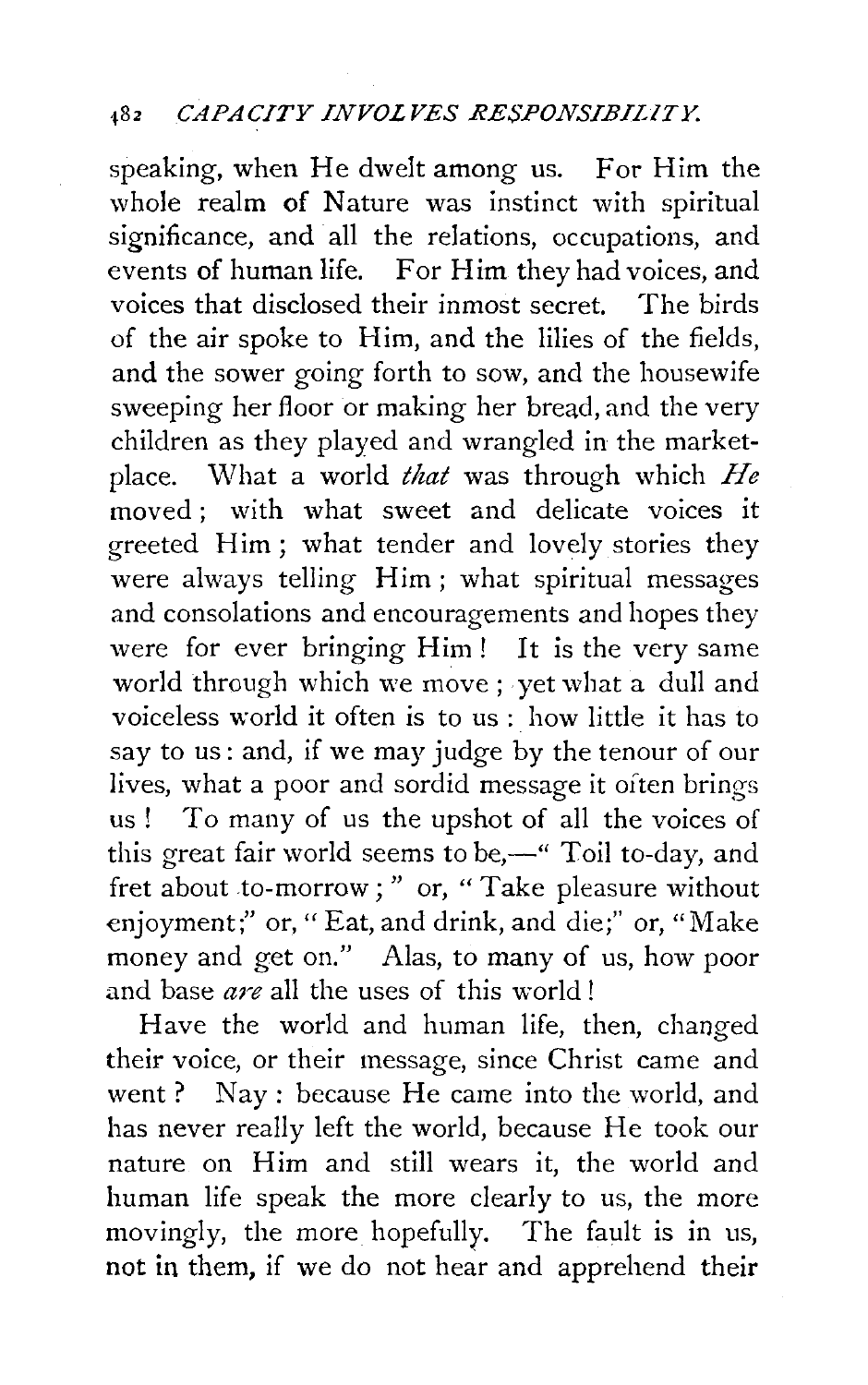meaning. It was because He had ears to hear, and used them, that all things spake so musically, so spiritually, to Him. It is because we have not ears to hear, or do not use them, that we do not take, or do not fully and always take, their meaning, but mistake it. Only as we use and cultivate our faculty of spiritual hearing shall we ever catch, and rightly interpret, the voices which spake to Him by day and by night. He. then, that hath ears to hear, let him hear what God saith to us all, through the whole round of Nature and of human life.

But let him also hear " what the Spirit saith unto the churches." For there are voices in the Bible and in the spiritual experiences of humanity which as yet we have not heard, or have heard only in part and from afar. So many voices address us, we live amid such a din of confused utterances, and we are so preoccupied with the daily vocation which makes a constant and imperative demand upon us, that, unless we are on our guard, the highest and most spiritual utterances will escape us. Many a man pleads, not wholly without reason : "I am so busy, so engrossed ·with labour and care; so many capacities in me are undeveloped, so many voices solicit my attention, and these voices are so contradictory and confused: how can I help it if I miss much that is said ? how am I to tell which of these capacities I am to develop, to which of these contradictory voices I am to listen ?" But the answer is plain, unmistakeable. " Listen first to the highest voices. Study first to develop and train your highest faculties. Your spiritual nature, since that is confessedly highest, since that alone is capable of an eternal life, demands